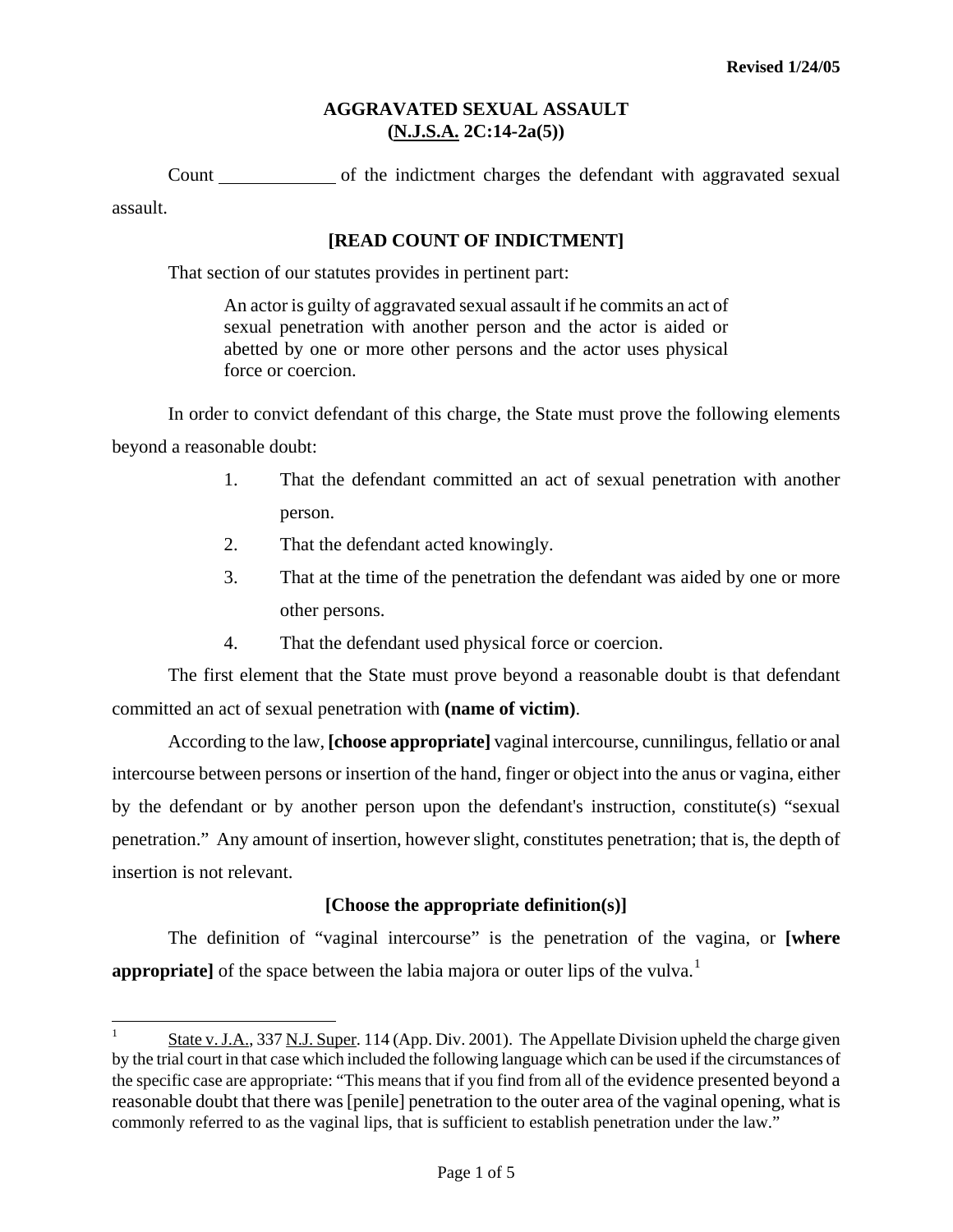i

The definition of "cunnilingus" is oral contact with the female sex organ.<sup>[2](#page-0-1)</sup> The definition of "fellatio" is oral contact with the male sexual organ.<sup>[3](#page-1-0)</sup>

The definition of "anal intercourse" is penetration of any depth into the anus.<sup>[4](#page-1-1)</sup>

The second element that the State must prove beyond a reasonable doubt is that defendant acted knowingly. A person acts knowingly with respect to the nature of his/her conduct or the attendant circumstances if he/she is aware that the conduct is of that nature or that such circumstances exist or the person is aware of a high probability of their existence. A person acts knowingly with respect to a result of the conduct if he/she is aware that it is practically certain that the conduct will cause a result. "Knowing," "with knowledge," or equivalent terms have the same meaning.

Knowledge is a condition of the mind. It cannot be seen. It can only be determined by inferences from defendant's conduct, words or acts. A state of mind is rarely susceptible of direct proof but must ordinarily be inferred from the facts. Therefore, it is not necessary that the State produce witnesses to testify that an accused said that he/she had a certain state of mind when he/she did a particular thing. It is within your power to find that such proof has been furnished beyond a reasonable doubt by inferences which may arise from the nature of his/her acts and conduct and from all he/she said and did at the particular time and place and from all surrounding circumstances established by the evidence.

The third element that the State must prove beyond a reasonable doubt is that at the time of the penetration, defendant was aided or abetted by one or more other persons. To aid means to assist, support or supplement the efforts of another. To abet means to encourage, counsel, incite or instigate the commission of the crime. The State does not need to prove aiding or abetting by direct evidence of a formal plan to commit the crime or by a verbal agreement from all who were charged or involved. Rather, the proof can be circumstantial and can be established from conduct as well as spoken words. However, a person cannot be an aider or abettor unless you find as a fact that he/she shared the same purpose required to be proven against the person who actually committed the act of penetration.

<sup>2</sup> State v. Fraction, 206 N.J. Super. 532, 535-36 (App. Div. 1985), certif. denied, 104 N.J. 434 (1986). Penetration is not necessary for this act.

<span id="page-1-2"></span><span id="page-1-0"></span><sup>3</sup> State in the Interest of S.M., 284 N.J. Super. 611, 616-19 (App. Div. 1995). Penetration is not necessary for this act.

<span id="page-1-1"></span><sup>4</sup> State v. Gallagher, 286 N.J. Super. 1, 13 (App. Div. 1995), certif. denied, 146 N.J. 569 (1996).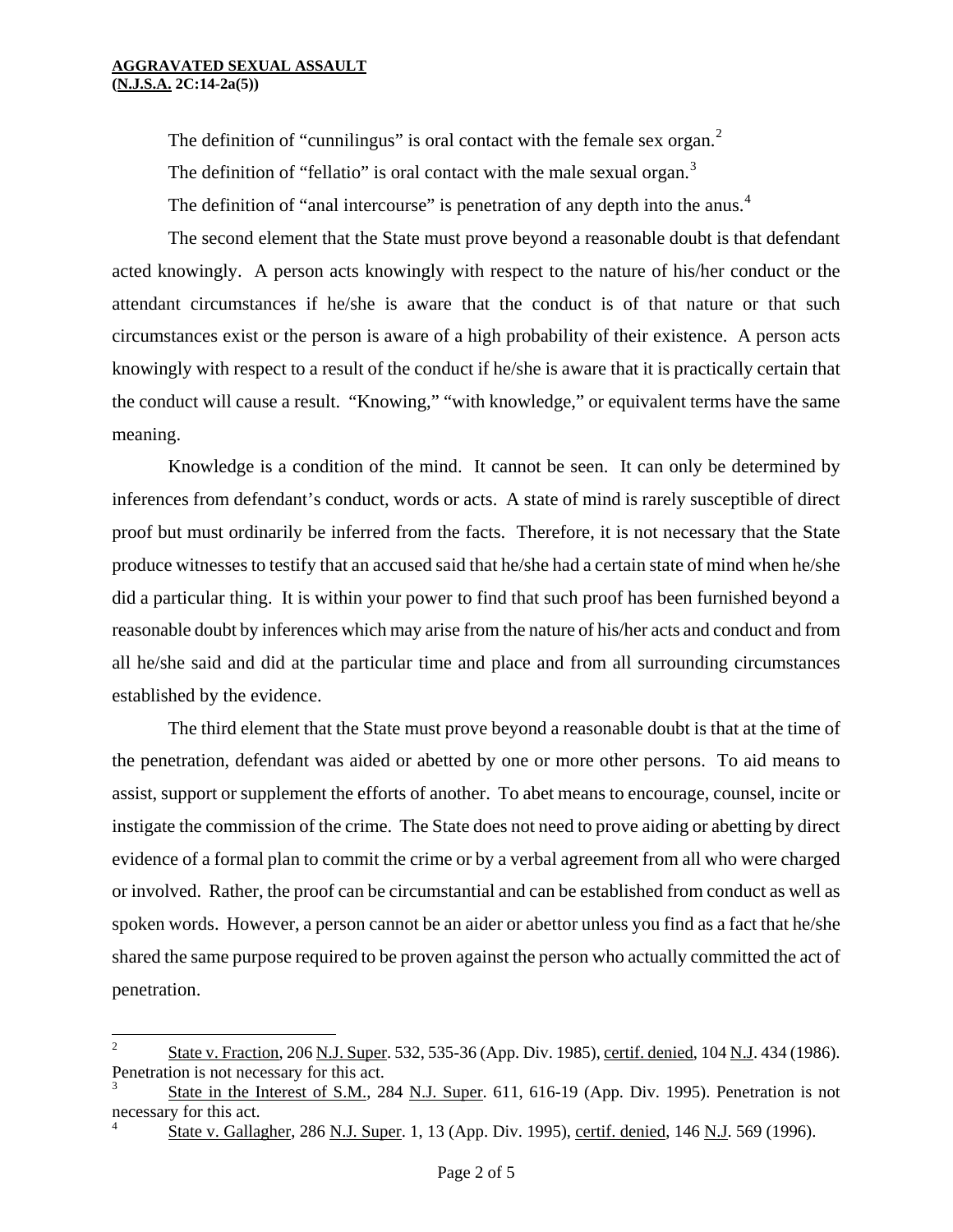#### **AGGRAVATED SEXUAL ASSAULT (N.J.S.A. 2C:14-2a(5))**

The fourth element that the State must prove beyond a reasonable doubt is that defendant used physical force or coercion.

Physical force is defined as the commission of the act of sexual penetration without the victim's freely and affirmatively given permission to the specific act of penetration alleged to have occurred. You must decide whether the defendant's alleged act of penetration was undertaken in circumstances that led the defendant reasonably to believe that the victim had freely given affirmative permission to the specific act of sexual penetration. Simply put, affirmatively given permission means the victim did or said something which would lead a reasonable person to believe (he/she) was agreeing to engage in the act of sexual penetration, and freely given permission means the victim agreed of (his/her) own free will to engage in the act of sexual penetration. Freely and affirmatively given permission can be indicated either through words or through actions that, when viewed in the light of all the surrounding circumstances, would demonstrate to a reasonable person that affirmative and freely given permission for the specific act of sexual penetration had been given.

Persons need not, of course, expressly announce their consent to engage in an act of sexual intercourse for there to be affirmative permission. Permission to engage in an act of sexual penetration can be and indeed often is indicated through physical actions rather than words. Permission is demonstrated when the evidence, in whatever form, is sufficient to demonstrate that a reasonable person would have believed that the alleged victim had affirmatively and freely given authorization to the act.

Proof that the act of sexual penetration occurred without the victim's permission can be based on evidence of conduct or words in light of surrounding circumstances, and must demonstrate beyond a reasonable doubt that a reasonable person would not have believed that there was affirmative and freely given permission. If there is evidence to suggest that the defendant reasonably believed that such permission had been given, the State must demonstrate beyond a reasonable doubt either that the defendant did not actually believe that such permission had been freely given, or that such a belief was unreasonable under all of the circumstances.

In determining the reasonableness of defendant's belief that the victim had freely given affirmative permission, you must keep in mind that the law places no burden on the alleged victim to have expressed non-consent or to have denied permission. You should not speculate as to what the alleged victim thought or desired or why (he/she) did not resist or protest. The State is not required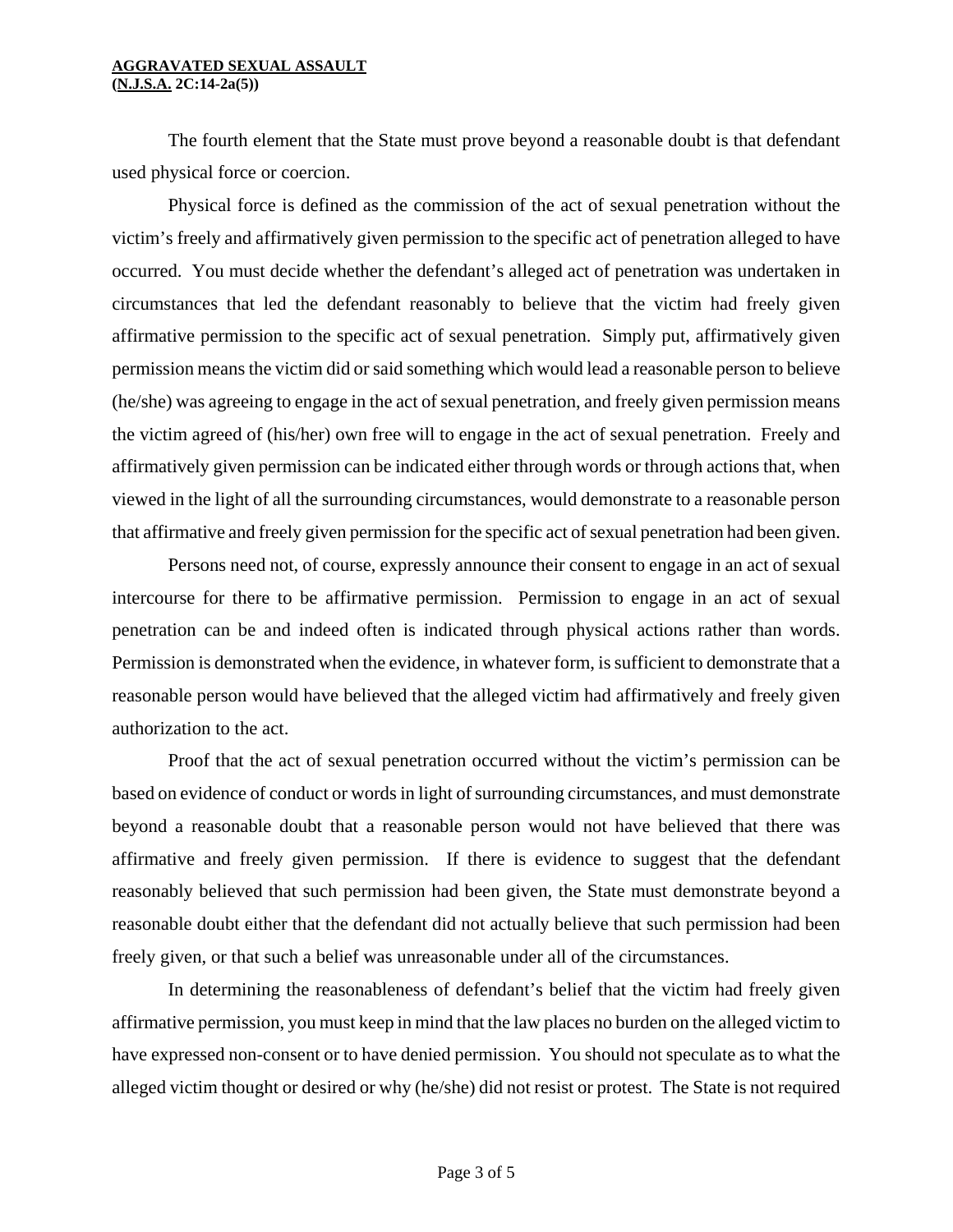to prove that the victim resisted.<sup>[5](#page-1-2)</sup>

To find that the defendant used coercion, you must find that defendant, with the purpose to unlawfully restrict **(name of victim)** freedom of action to engage in or refrain from engaging in the act of sexual penetration, threatened to:<sup>[6](#page-3-0)</sup>

# **[Charge applicable language]**

- (1) inflict bodily injury on anyone or commit any other offense;
- (2) accuse anyone of an offense;
- (3) expose any secret which would tend to subject any person to hatred, contempt or ridicule, or to impair his or her credit or business repute;
- (4) take or withhold action as an official, or cause an official to take or withhold action;
- (5) testify or provide information or withhold testimony or information with respect to another's legal claim or defense; or
- (6) perform any other act which would not in itself substantially benefit the actor but which is calculated to substantially harm another person with respect to his or her health, safety, business, calling, career, financial condition, reputation or personal relationships.

To find that the defendant used coercion, you must find that the defendant's purpose was to compel **(name of victim)** to engage in an act of sexual penetration by threatening (him/her). A person acts purposely with respect to the nature of his/her conduct or the result of that conduct if it is his/her conscious object to engage in conduct of that nature or to cause such a result. A person acts purposely with respect to attendant circumstances if the person is aware of the existence of such circumstances or believes or hopes that they exist. "With purpose," "designed," "with design," or equivalent terms have the same meaning.

Knowledge [and purpose]<sup>[7](#page-3-1)</sup> is [are] [a] condition[s] of the mind. It [they] cannot be seen. It [they] can only be determined by inferences from defendant's conduct, words or acts. A state of mind is rarely susceptible of direct proof but must ordinarily be inferred from the facts. Therefore, it is not necessary that the State produce witnesses to testify that an accused said that he/she had a

<sup>5</sup> State in the Interest of M.T.S., 129 N.J. 422, 444-49 (1992).

<span id="page-3-0"></span><sup>6</sup> See N.J.S.A. 2C:14-1*j* and 2C:13-5.

<span id="page-3-1"></span><sup>7</sup> Purpose only applies if coercion is charged.